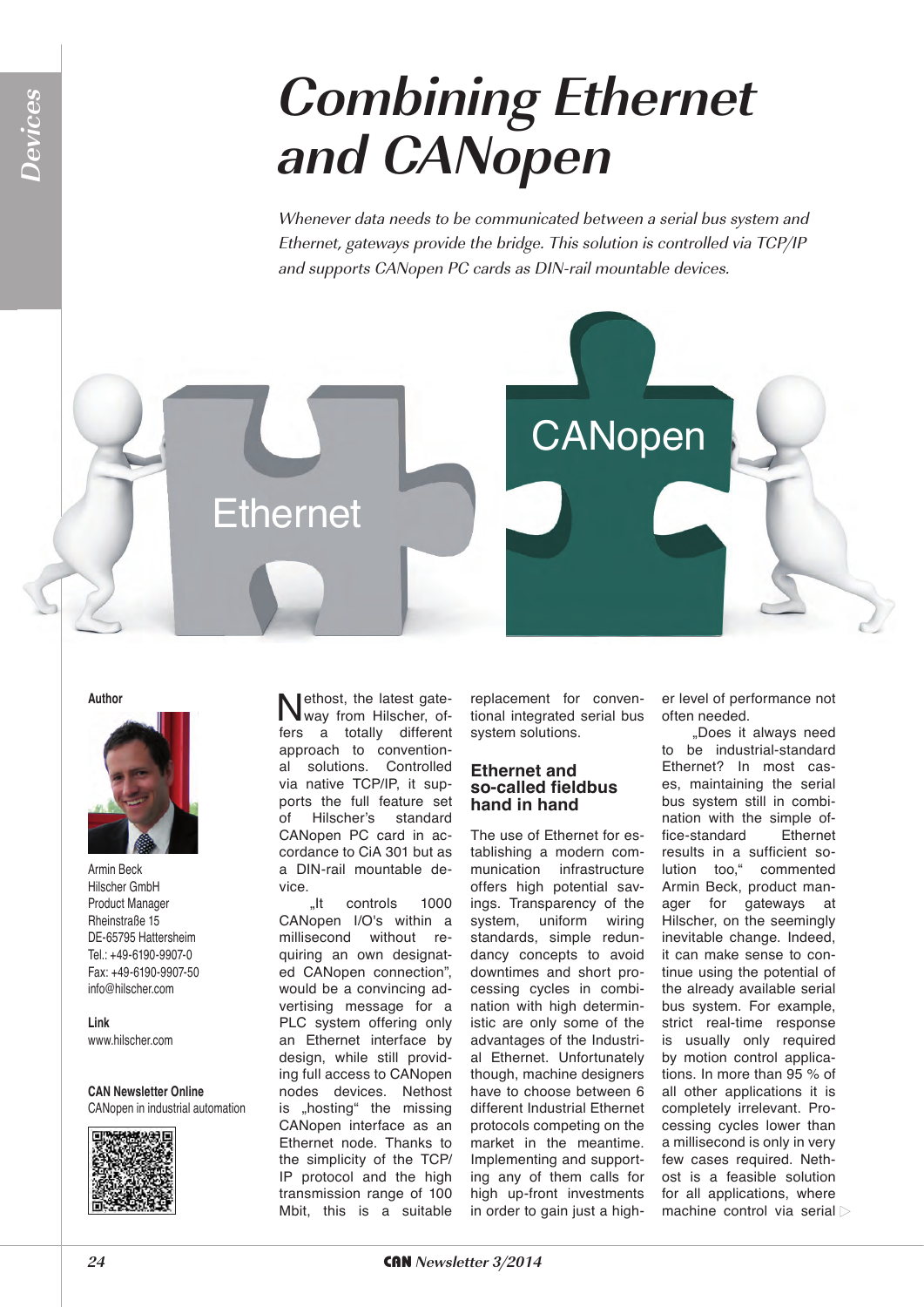

| ٠ |     |        |  |
|---|-----|--------|--|
|   |     |        |  |
|   |     |        |  |
|   |     |        |  |
|   |     |        |  |
|   |     |        |  |
|   |     |        |  |
|   |     |        |  |
|   | the | ecomat |  |
|   |     |        |  |
|   |     |        |  |
|   |     |        |  |
|   |     |        |  |
|   |     |        |  |
|   |     |        |  |
|   |     |        |  |
|   |     |        |  |
|   |     |        |  |
|   |     |        |  |
|   |     |        |  |
|   |     |        |  |
|   |     |        |  |
|   |     |        |  |
|   |     |        |  |
|   |     |        |  |
|   |     |        |  |
|   |     |        |  |
|   |     |        |  |



# Look what we have for you!

ecomatmobile BasicController: the mini controller for mobile applications. Direct connection of sensors and actuators without further external wiring, powerful CAN interfaces, programmable to IEC 61131-3 with CODESYS. Modular extension with BasicRelay and BasicDisplay. Of course with E1 type approval.



TERPILLAR

www.ifm.com/gb/basic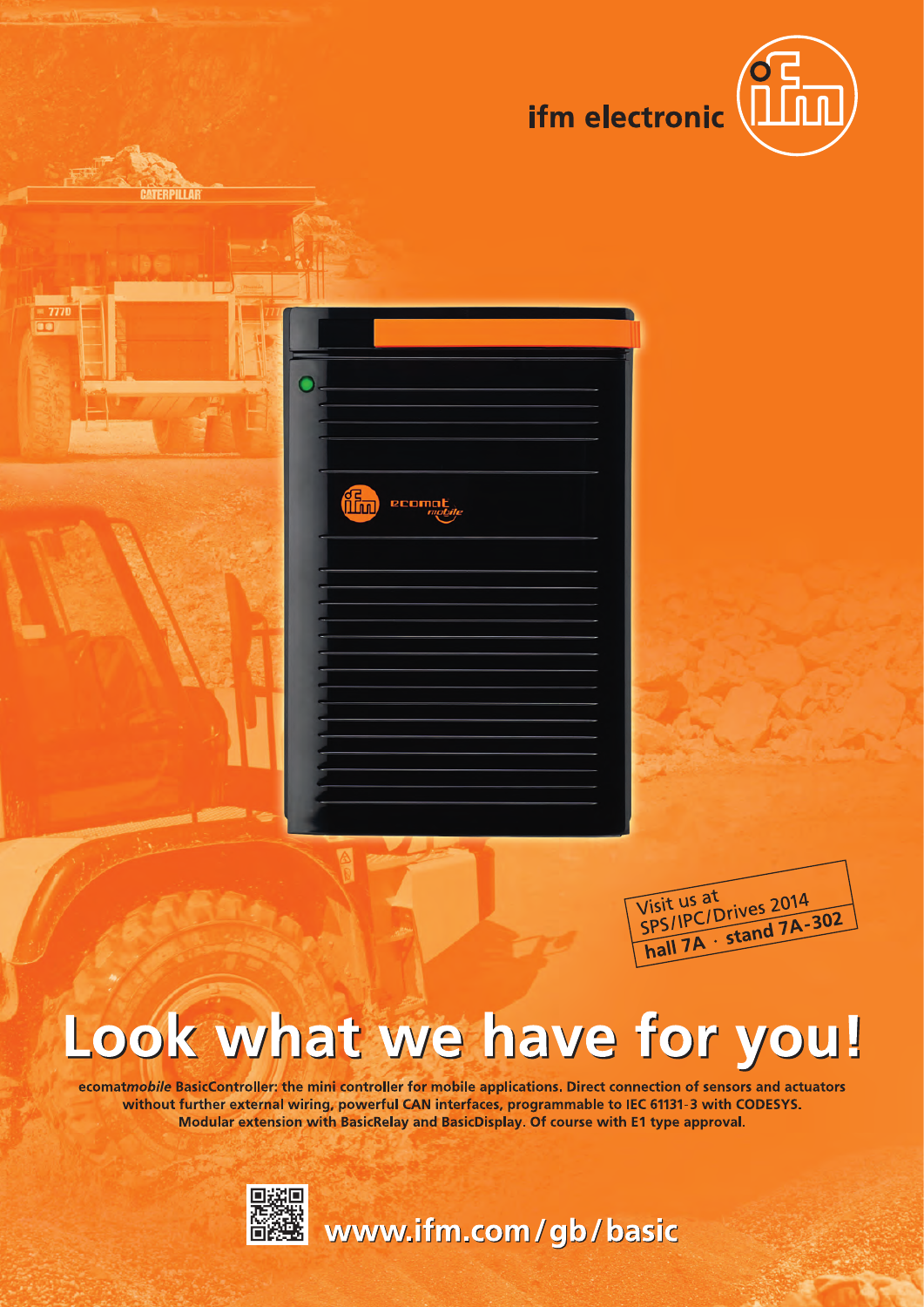bus system has proved to be a reliable concept and now intended to be operated remotely via Ethernet. It offers latency as low as 1 ms and the support of simple TCP/IP. The bandwidth of the 100 Mbit Ethernet is sufficient to allow safe simultaneous addressing of up to five such devices via one Ethernet line, which was proven by measurements.

#### **Protecting investments in serial bus system devices**

When looking at its sales history, Hilscher observes a clear trend towards Ethernet. Demand has risen considerably especially during the past two years. Yet, with a market share of over 70 %, serial bus system technology still holds a strong position and will continue to exist for many years. This also means that machine manufacturers will need to support both systems for quite some time, which the company took as a special challenge. "When discussing the concept for the new product, protecting investments was of primary importance to us," stated Beck and added: "It was therefore not our goal to simply replace the serial bus system with industrial Ethernet. Instead, we wanted to combine both technologies in a simple way to address a wider market and allow customers to continue using proven field devices." The ideal of a gateway based upon TCP/IP was born.

The CiA organization as well took account of the Ethernet trend and developed the standard CiA 309 dealing with the subject of "Interfacing CANopen with TCP/IP". As an immediate result, a few Ethernet to CANopen gateway servers emerged on the market redirecting and forwarding TCP/IP coded CANopen commands to the underlying CANopen system



Figure 1: The Nethost enables PC card 'slot-less' compact industrial PCs or other *embedded systems connectivity to and control of serial bus systems over Ethernet (Photo: Hilscher)*

one by one, enabling its remote control over Ethernet. Nethost, however is different and not just a simple server. It includes a fully featured CANopen master that runs autonomously and takes care of all configured transmit- and receive-PDOs of its nodes by itself. All these PDOs then are offered in a compressed process data output and input image, a single Ethernet service grants access to. With the simplicity of this interface a Nethost user needn't care about all the CANopen services, the protocol handling and the configuration. This enables the effortless integration into conventional PLC systems used to operate with cyclic IO images anyway. Nethost furthermore maintains no CANopen object dictionary to be configured over CiA 309 services. Much simpler: the configuration is done as a whole and in one step with a graphical configuration tool.

Apart from the PDO transmissions the CANopen Nethost supports various CANopen specific services as well that can be instructed over Ethernet.

Supported are SDO communications and NMT master operations. Nodes emergency messages are collected node wise in diagnostic buffers requestable by the Ethernet application as well. If necessary is it also possible to transmit and receive pure CAN telegrams to the network at any time by using COB-ID filtering.

#### **Short time-to-market**

TCP/IP as such takes care of safe transmission from and to the Nethost. The transparently transmitted telegrams are coded and classified depending on their purpose, adding only a few bytes to the header of the telegram. The coding is Hilscher specific. Using the standard proposals CiA 309-2 or CiA 309-3 for encoding the services over Modbus TCP or ASCII does not go far enough. Nethost is pursuing a global and serial bus system independent approach over all its supported serial bus systems such as Profibus, Devicenet and CANopen. A Nethost supports a watchdog function, which for example CiA 309 does not cover, bringing the underlying CANopen system into a safe state when the Ethernet application dies.

The coding logic is provided by Hilscher as part of a C source code. It is projected to a socket interface and is therefore compatible with any TCP/ IP stack. On the side of the application, it is abstracted to a simple procedural serial bus system independent API interface. Simple functions, such as open, close, reset, send, receive or I/O-exchange guarantee a fast learning curve to allow shortest-possible integration times. Based upon the RPC principle, functions are decoded inside the device and processed remotely. In order to make it easy for embedded programmers as well, a DLL allows immediate use of the Nethost under Windows, while a C toolkit shows a sample implementation under Linux.

The Nethost's API access functions confirm to the Hilscher platform strategy and follow the basic principle "once installed everything works" just like  $\triangleright$